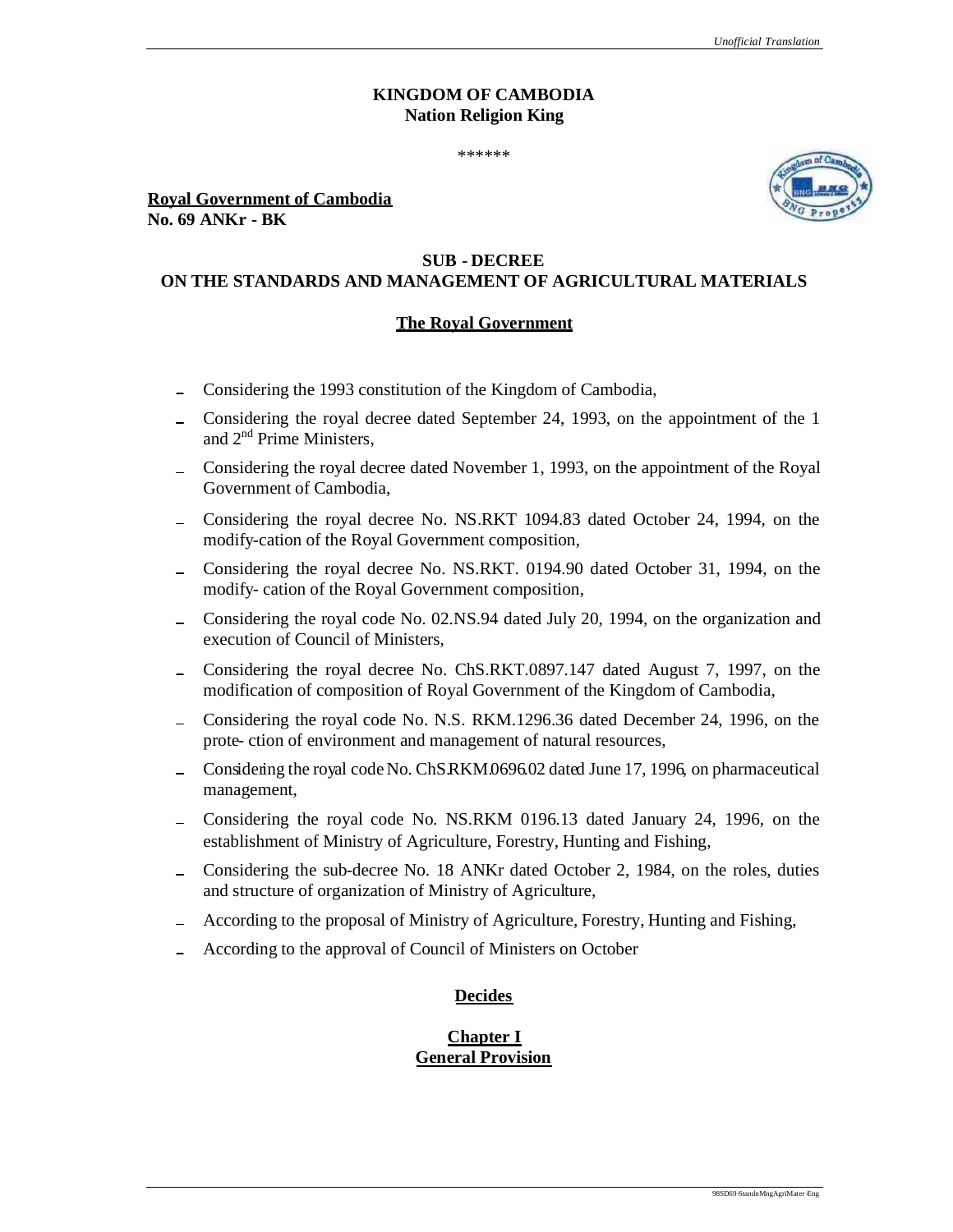**Article 1:** The present sub-decree has the purpose to ensure a high quality of agricultural materials so as to strengthen and increase the agricultural production with high effectiveness and stability in the Kingdom of Cambodia.

> The provision of appropriate standards and a correct mechanism of management can ensure and protect the interests of uses, producers, importers, wholesalers and retailers of agricultural materials as well as the protection of environment.

- **Article 2:** This sub-decree has extent on agricultural materials which generally are: fertilizer, agricultural medicines, seeds, animal drugs, animal food and additional food which are all main factors to increase the farming and animal productivity.
- Article 3: The definitions of words used in this sub-decree are as follows:
	- **1. Standards of agricultural materials:** Maximum quality degree acceptable for agricultural materials mentioned in this sub-decree and generally having: the specificity of materials and the measures of control of quality such as registration, packing up, labeling, etc.
	- **2. Agricultural materials:** In general, they are: fertilizer, agricultural medicines, seeds, animal drugs, animal food and additional food used in agricultural production.
	- **3. Fertilizer:** Alone feeding substance or any compound used to augment the growth, yield and farm produce qualities.
	- **4. Registration:** Provision of approval letter by the Ministry of Agriculture, Forestry, Hunting and Fishing for any agricultural material, trade, distribution and domestic use or exportation. A registration is also an acceptation of documents affirming the effectiveness and safety of requested products such as fertilizer and agricultural medicine.
	- **5. Business license:** letter of authorization given by the Ministry of Agriculture, Forestry, Hunting and Fishing to individuals or companies producing, trimming or improving, supplying, selling wholesale, wrappingup again, stocking up, importing and for exporting for trade of agricultural materials.
	- **6. Quality guarantee:** Producer's guarantee of product composition.
	- **7. Feeding substance:** Necessary substances for growth of plants such as nitrogen (N), phosphorus (P), potassium (K) and other substances.
	- **8. Packing materials:** Container, bottle, phial, bag, sack or pack for containing, wrappingor loading,able to keepthe qualities of agricultural materials.
	- **9. Label:** Letters or writing or brand clearly seen on or stuck to the agricultural or packing materials.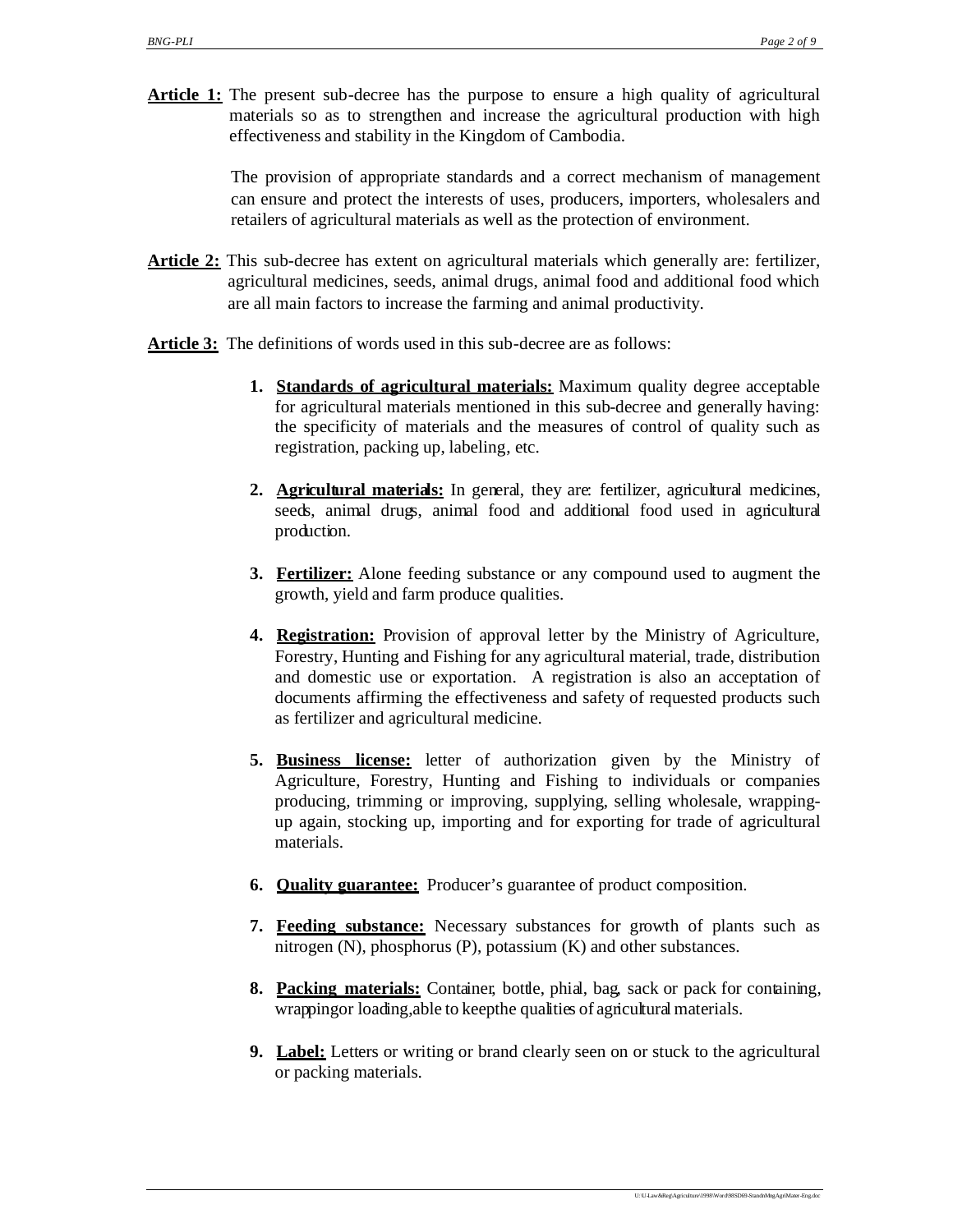- **10. New packing up:** Transfer of agricultural materials from their original wrapping to another smaller one for sale.
- **11. Falsified fertilizer:** Fertilizer mixed with non chemical substances lessening the feeding rate and inappropriate to the fixed standard.
- **12. Fertilizer of poor quality:** Fertilizer appropriate to standard but losing the feeding substance because of various causes or factors such as damp or fertilizer remaining at a warehouse bottom, etc.
- **13. Non specific fertilizer:** Fertilizer that does not correspond to the standard.
- **14. Agricultural medicines:** Inorganic substances or organic substances alone or compounds used for:
	- Chasing away, destroying, luring, gathering, Expelling insects, rates, weeds and other vermin that can damage the crops.
	- alleviating or curing plant diseases caused by mushrooms, toadstools, bacteria, nematodes and virus or
	- Coordinating the plant growth, defoliating or drying out the stems.
- **15. Active substances:** Agricultural medicine substances that use their influence with plant and animal lives.
- **16. Forbidden agricultural medicines:** Agricultural medicines the use of which is prohibited by the Ministry of Agriculture, Forestry Hunting and Fishing.
- **17. Seeds:** Grains for sowing or cultivating other plants such as food plant seeds, edible fruit plants, vegetables, industrial plants, etc.
- **18. Seed division:** division of agricultural plants used for growing, like stem bulb, shoot, scion, liana, etc.
- **19. Seeds with certificates:** Seeds of plants recognized in certificates issued by Ministry of Agriculture, Forestry, Hunting and Fishing.
- **20. Commercial seeds:** Seeds of all kinds of plants with qualities for cultivation and circulated for sale but do not go through certification.
- **21. Plant seed purity:** Fixed plant seed qualities, excluding other seeds and substances mixed in there.
- **22. Animal drugs:** Any mixed or blended substances of medicine of one or several kinds under any form for use with all species of animals to treat them, improve their health or increase their productivity.
- **23. Animal food:** Various feedingsubstances given to animals for their existence.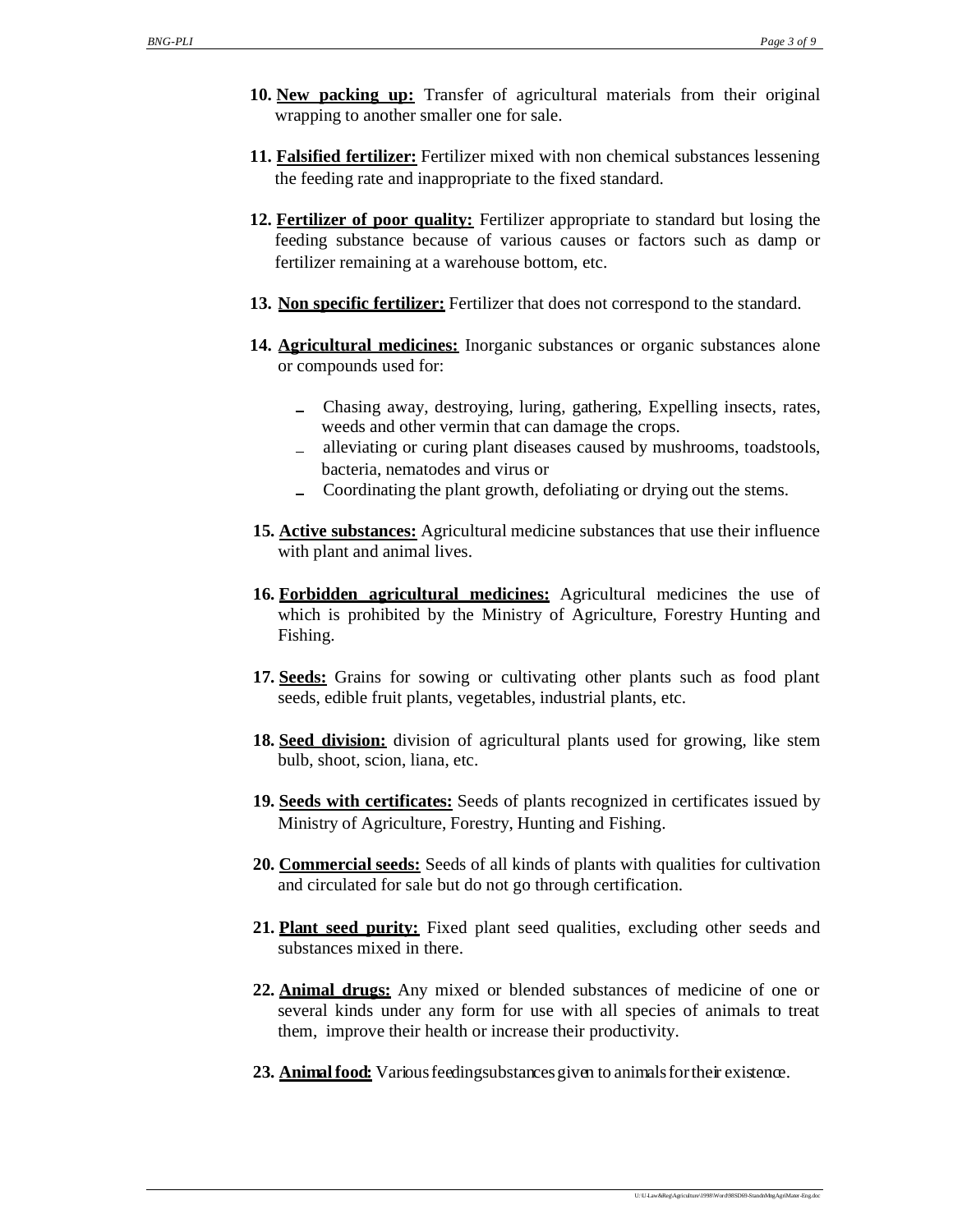- **24. Additional food:** Mixed substances of vitamins, antibiotics or mineral elements of different forms for supplementary use in animal feeding.
- **25.** "Businessmen" means importers, exporters, producers, wholesalers and retailers of agricultural materials.

# **Chapter II Fertilizer**

- Article 4: Fertilizers of all kinds that can be sold in the Kingdom of Cambodia shall be registered with the Ministry of Agriculture, Forestry, Hunting and Fishing, even though they have been imported or produced in the country. The application for registration shall be made by importers or fertilizer producers.
- **Article 5:** A natural person or a legal person or any company that wants to produce or import or export fertilizers shall have authorization from the Ministry of Agriculture, Forestry, Hunting and Fishing.
- **Article 6:** Fertilizers produced, imported or sold in Cambodia shall contain the compound of feeding substance as well as the registered quality guarantee.
- **Article 7:** Fertilizers displayed for sale shall be wrapped up in a packing material which is weather - resistant, not torn or pierced, solid to stand up to transport, stocking and use. The new wrapping up in small bags for sale can be performed only when there is a letter of authorization from the Ministry of Agriculture, Forestry, Hunting and Fishing.
- **Article 8:** Every bag shall be labeled to giver sufficient clear information in Khmer to users, according to the instructions of the Ministry of Agriculture, Forestry, Hunting and Fishing. It is forbidden to sell any fertilizer without label or with label but illegible.
- **Article 9:** It is forbidden to import stock and sell any falsified fertilizer.
- **Article 10:** The sale of non-specific fertilizer or fertilizer with poor quality shall be authorized by the Ministry of Agriculture, Forestry, Hunting and Fishing and shall be performed according to the instructions of the Ministry of Agriculture, Forestry, Hunting and Fishing on the business of those fertilizers.

# **Chapter III**

# **Agricultural Medicines**

- **Article 11:** It is forbidden to import, produce, mix, wrap up, Sell wholesale agricultural medicines which have not been registered or mentioned in the notice of authorization to be temporarilyusedby theMinistryof Agriculture, Forestry, Hunting and Fishing.
- **Article 12:** Natural or legal persons who have performed or are performing or want to perform the business of agricultural medicines shall be registered and authorized by the Ministry of Agriculture, Forestry, Hunting and Fishing.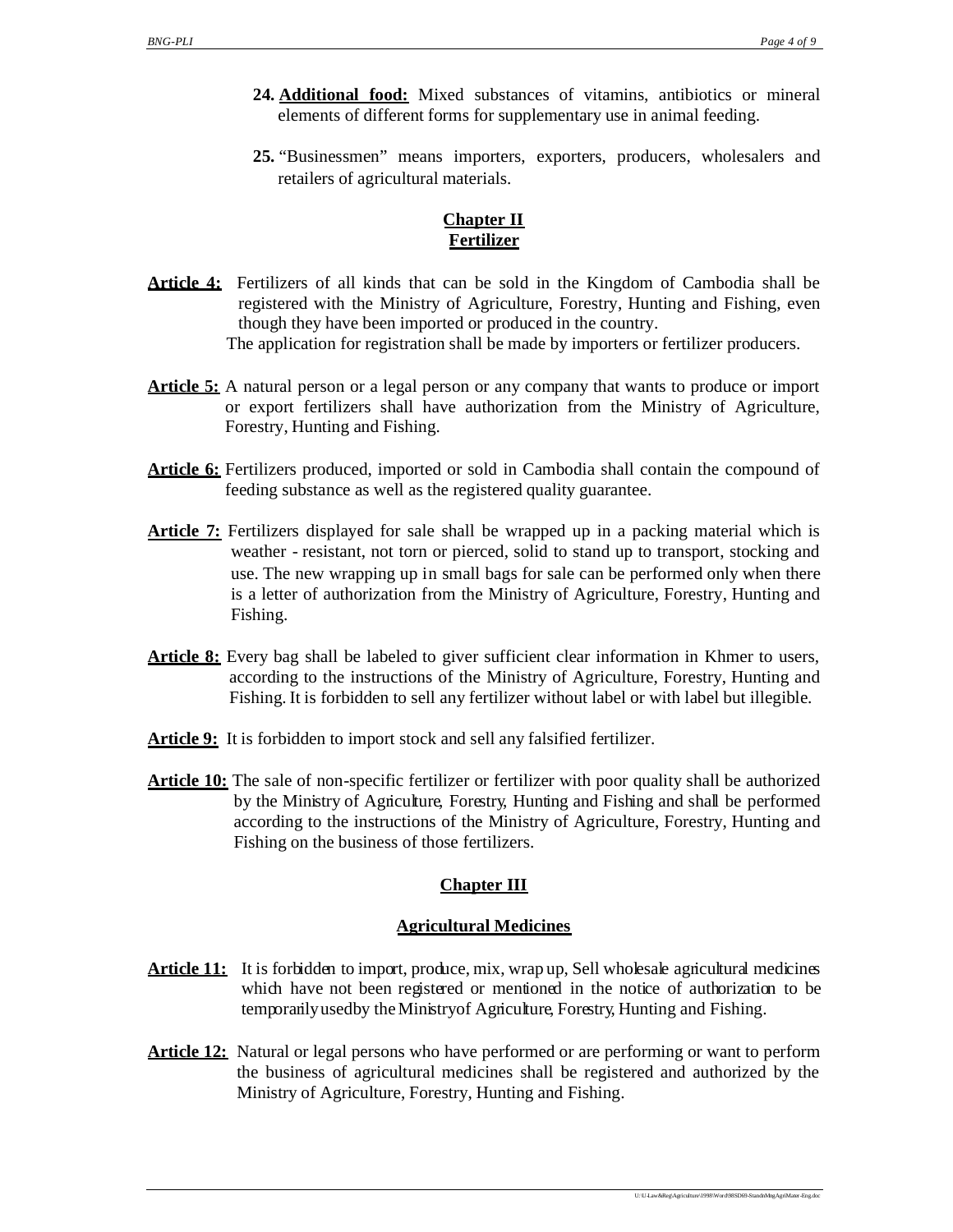- **Article 13:** Agricultural medicines registered with the Ministry of Agriculture, Forestry, Hunting and Fishing are:
	- 1. Agricultural medicines being circulated for salein the markets of the Kingdom of Cambodia but have not been mentioned in the notice of authorization to be temporarilyusedby theMinistryof Agriculture, Forestry, Hunting and Fishing.
	- 2. Agricultural medicines mentioned in the list of items authorized to use by the Ministry of Agriculture, Forestry, Hunting and Fishing.
	- 3. New agricultural medicines not mentioned in the  $1<sup>st</sup>$  classification according to WHO.
	- 4. Agricultural medicines already registered by have changed the formulae or trade names.
- **Article 14:** Agricultural medicines forbidden to use by the Ministry of Agriculture, Forestry, Hunting and Fishing, agricultural medicines imported without authorization and agricultural medicines mentioned in the  $1<sup>st</sup>$  classification according to WHO are not authorized to be registered, except for urgent cases or special requirements determined by the Ministry of Agriculture, Forestry, Hunting and Fishing.
- **Article 15:** There are 4 kinds of registration of agricultural medicines:
	- 1- **Temporary registration :** This registration shall be made for all categories of agricultural medicines mentioned in the notice of authorization to temporarily use by the ministry of Agriculture, Forestry, Hunting and fishing and being, circulated for sale in market places.
	- 2- **Registration with conditions:** This registration shall be made for any agricultural medicines for which the initial registration is requested but the data or other necessary conditions shall be additionally provided according to the technical requirements of the Ministry of Agriculture, Forestry, Hunting and Fishing.
	- 3- **Full registration:** This registration shall be made for any agricultural medicines for which the registration applicant has fulfilled every technical requirement of the Ministry of Agriculture, Forestry, Hunting and Fishing.

Registration number and certificate shall be issued by the Ministry of Agriculture, Forestry, Hunting and Fishing.

4- **The authorization to use for experimentation:** is the authorization to import agricultural medicines which have not yet been authorized to use, with the purpose to carry out research only. Temporary registration and registration with conditions will be transferred to the full registration one year later, if the registration applicant fulfills all technical requirements of the Ministry of Agriculture, Forestry, Hunting and Fishing. The request for extension of the one-year period can be satisfied in case of reasonable causes.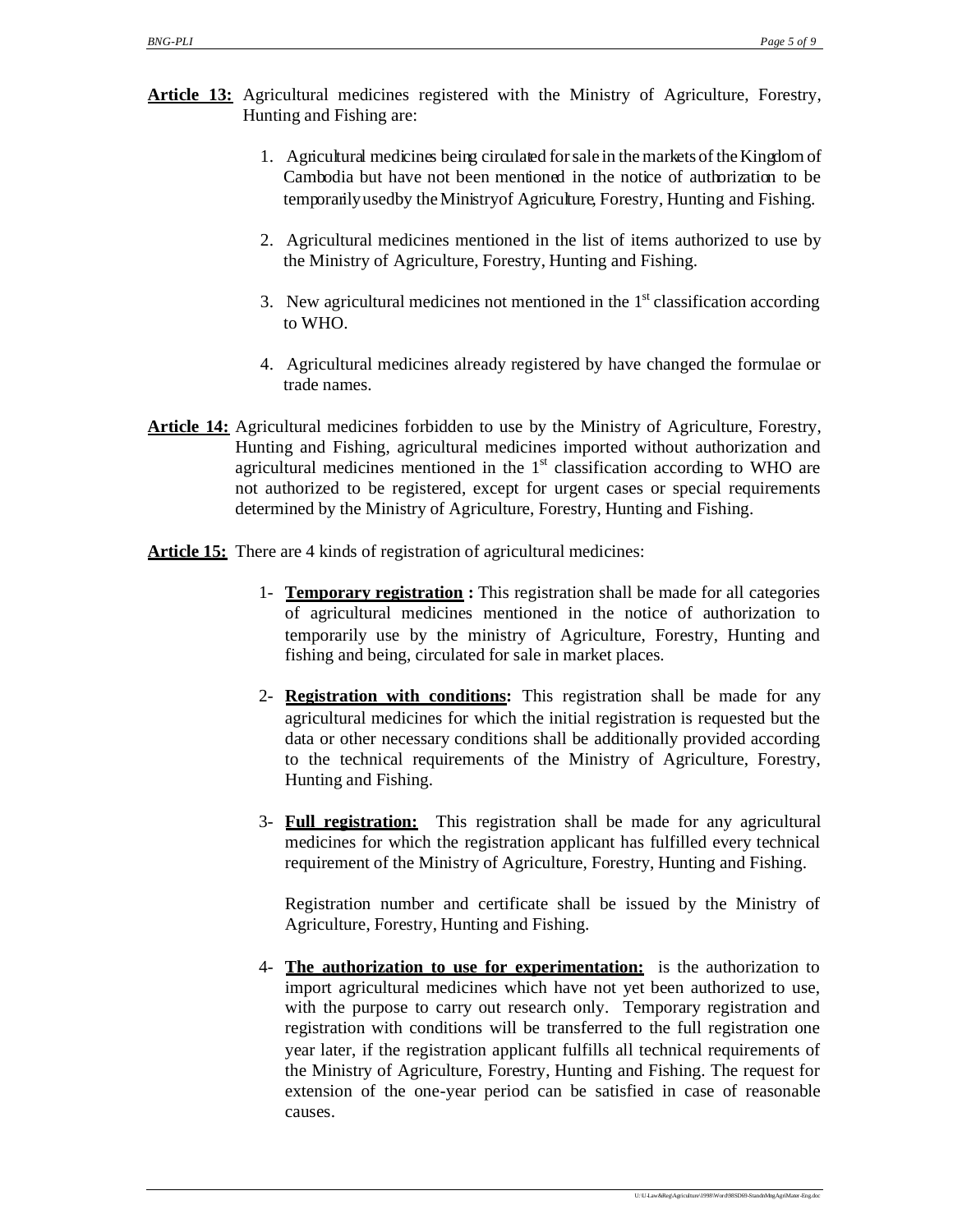- **Article 16:** The registration validity is 3 years in case there is no withdrawal or cancellation. The new authorization with the same period can be received after paying the registration and providing additional data. For the failure to ask for new registration, the validity will be automatically cancelled.
- **Article 17:** The cost of service of registration and new registration shall be fixed by notice of Ministry of Agriculture, Forestry, Hunting and Fishing.
- **Article 18:** Every material for wrapping up agricultural medicines which will be in imported, stocked, soldwholesale and retail shall be labeled in Khmer for easycomprehension. The form and character of label shall be determined by the Ministry of Agriculture, Forestry, Hunting and Fishing.
- **Article 19:** Every material for wrapping up agricultural medicines shall correspond to thestandard fixed by Ministry of Agriculture, Forestry, Hunting and Fishing.
- **Article 20:** New wrapping up of agricultural medicines is forbidden. New wrapping up can be performed only when there is authorization from Ministry of Agriculture, Forestry, Hunting and Fishing. The pouring or putting of part of agricultural medicine into bottles or bags or materials for wrapping up good or beverage shall be strictly forbidden.
- **Article 21:** It is forbidden to do the business of agricultural medicines which:
	- Are falsified,
	- Have poor qualities,
	- Have standard of activity different from that mentioned on the label,
	- Are mentioned in the registration with conditions.
- **Article 22:** The manner and conditions to keep agricultural medicines shall be dete rmin ed by Mini stry of Agric ultu re, Forestry, Hunting and Fishing. The inst allation of wareh ouse for keeping agricultural medicines shall be authorized by the Mini stry of Agric ultu re, Forestry, Hunting and Fishing with approval from Ministry of Environment.
- **Article 23:** The disposal and destruction of remnants or materials for wrapping up agricultural medicines of businessmen shall be authorized by Ministry of Agriculture, Forestry, Hunting and Fishing with approval from Ministry of Environment.
- **Article 24:** All advertisements on agricultural medicines through any means shall be authorized by Ministry of Agriculture, Forestry, Hunting and Fishing. Can be authorized only agricultural medicines that have already been fully registered.

# **Chapter IV**

## **Seeds and division of plant seeds**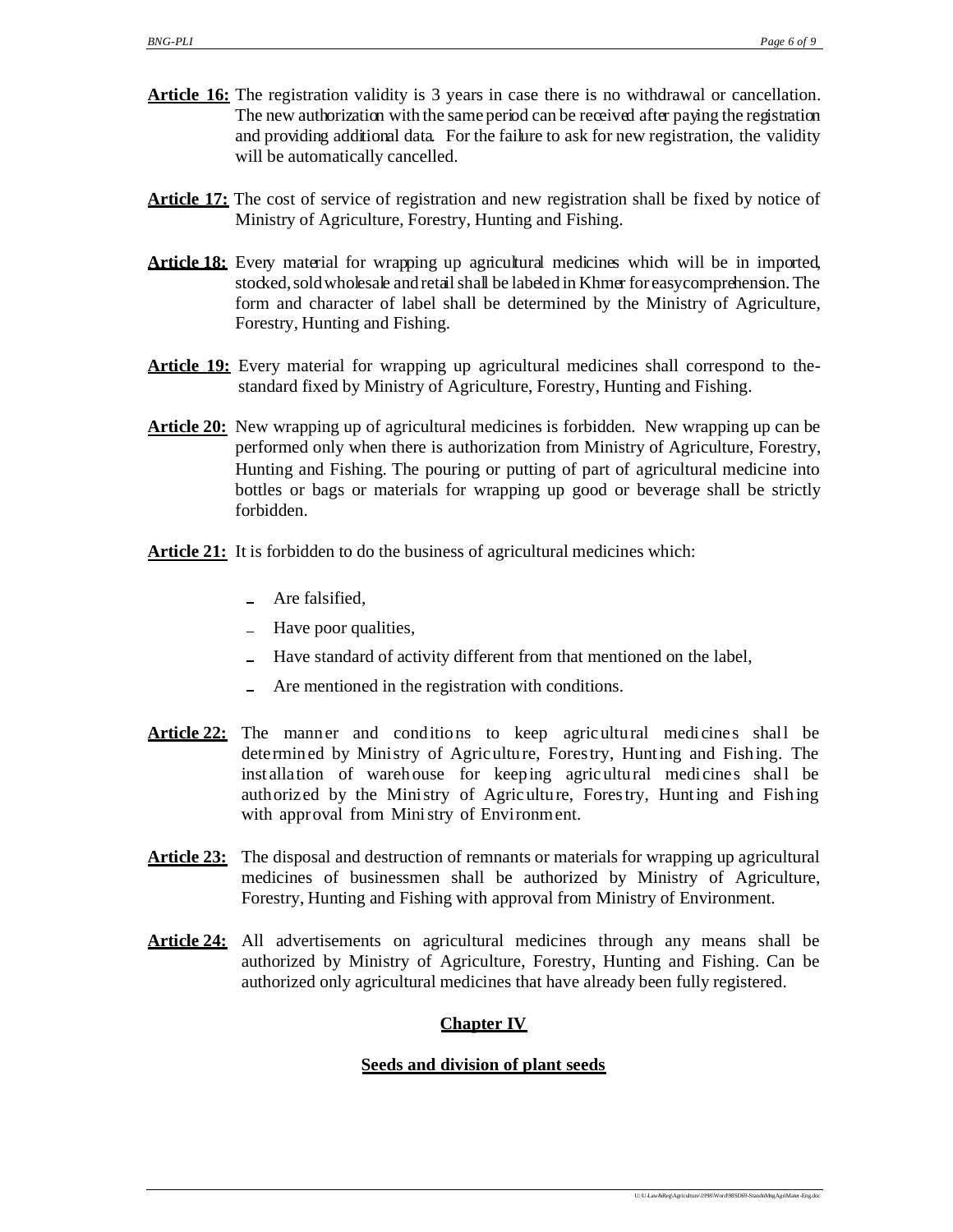- **Article 25:** All seeds and division of plant seeds sold in the Kingdom of Cambodia shall have characters appropriate to the standard of qualities fixed by Ministry of Agriculture, Forestry, Hunting and Fishing.
- Article 26: Importation of seeds or division of plant seeds in the Kingdom of Cambodia shall be authorized by Ministry of Agriculture, Forestry, Hunting and Fishing and performed accor- ding to the provisions of control of plant hygiene.
- **Article 27:** Natural or legal persons who want to produce seeds with certificates or division of plant seeds to engage in trade shall make registration with Ministry of Agriculture, Forestry, Hunting and Fishing and observethe technologyinstructed for production and keeping of those seeds.
- **Article 28:** All plant seeds displayed for sale shall be wrapped up and labeled according to the standardand specificityfixed byMinistryof Agriculture, Forestry, Hunting and Fishing. **Chapter V**

# **Animal drugs, food and additional food**

- **Article 29:** The formalities and conditions in production, importation, exportation, commerce and standard of quality of animal drugs are determined by joint notice of Ministry of Agriculture, Forestry, Hunting and Fishing and Ministry of Health in compliance with the pharmaceutical management law.
- **Article 30:** Producers and businessmen of animal food and additional food shall have their products registered with the Ministry of Agriculture, Forestry, Hunting and Fishing.
- **Article 31:** Animal food and additional food produced in the country, imported, exported and locally sold shall have characters appropriate to the already made registration.
- **Article 32:** Animal food and additional food displayed for sale shall be wrapped up and labeled in Khmer for easy comprehension. The form and characters of labels shall be foxed by Ministry of Agriculture, Forestry, Hunting and Fishing.
- **Article 33:** It is forbidden to produce, sell or stock falsified or outdated animal medicines, animal foodand additional food.

# **Chapter VI**

#### **Managing Competence**

**Article 34:** Agricultural material management, instruction and control according to the present subdecree determination are competence of Ministryof Agriculture, Forestry, Hunting and Fishing.

# **Chapter VII**

## **Penalty**

Article 35: Shall be administratively penalized as follows: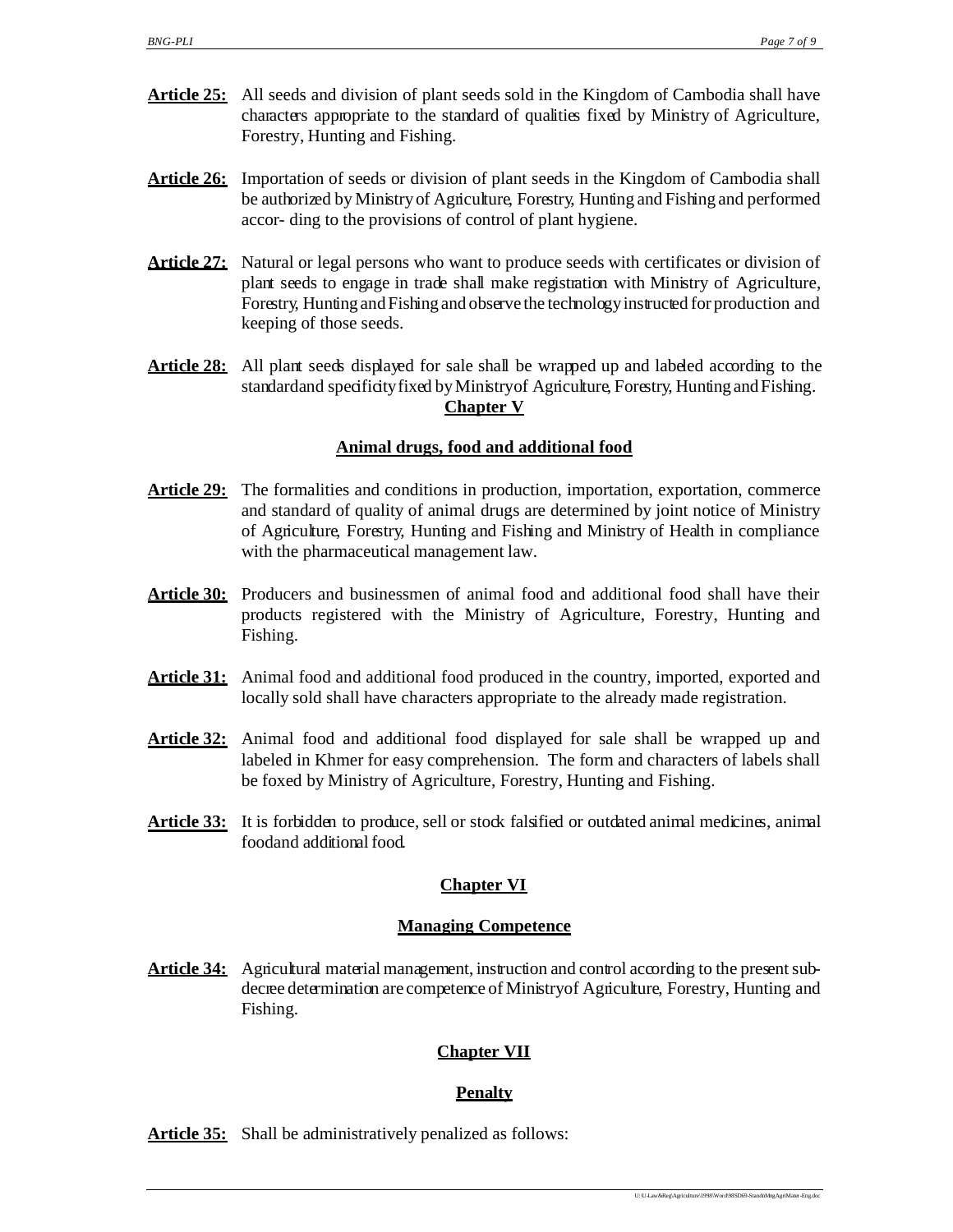- 1. In writing warning the natural or legal persons having done business ofagricultural materials not registered as set out in article 4 11,12, and 31, and seizing the illegal object temporarily, them preparing the file and sending it to Court,
- 2. In writing warning the natural or legal persons having done business ofagricultural materials without letter of authorization from Ministry of-Agriculture, Forestry, Hunting and Fishing as set out in articles 5,13, and 21.

Temporarily-confiscating the illegal objects, then preparing the file and sending it to Court in case of recidivism.

- 3. In writing warning the natural or legal persons having done business of falsified agricultural materials with poor qualities different from those registered and set forth in article 6, 9, 22, 29, 32 and 34, and then preparing the file and sending it to Court. In case of refunding, definitively taking back the letter of authorization to do business.
- 4. In writing warning the natural or legal persons having done business of agricultural materials in showing disrespect to wrapping up standard as set forth in article8, 19, 20, 29 and 33 and forcing them to enter in contract of correction with in 15 days. Temporarily withdrawing the letter of authorization to do businessin caseof second offense.
- 5. In writing warning the natural or legal persons having done business of agricultural drugs without ensuring the safety of their stocking , the disposing of remnants or wrapping material, or having advertised agricultural drugs without authorization from Ministry of Agriculture, Forestry, Hunting and Fishing as set forth in articles 23, 24 and 25, and forcing them to enter into contract of correction within 7 days. Temporarily withdrawing the letter of authorization to do business in case of second breach.
- 6. In writing warning the natural or legal persons having imported or produce seeds with certificate or divided plant seeds without authorization or registration with Ministry of Agriculture, Forestry, Hunting and Fishing as set forth in articles 27 and 28, and compelling them to enter into contract of correction within 7 days. The administrative penalization according to the above determination is the-competence of Ministry of Agriculture, Forestry, Hunting and Fishing.

# **Chapter VIII**

## **Transitory Provision**

**Article 36:** Natural or legal persons who want to do business of newly imported agricultural materials shall apply for registration of those agricultural materials with the Ministry of Agriculture, Forestry, Hunting and Fishing from the day this subdecree comes into force. Businessmen having agricultural materials left for a long time and presently displayed for sale in market places of the Kingdom of Cambodia, shall apply for registration of those agricultural materials with the

U:\U-Law&Reg\Agriculture\1998\Word\98SD69-StandnMngAgriMater -Eng.doc